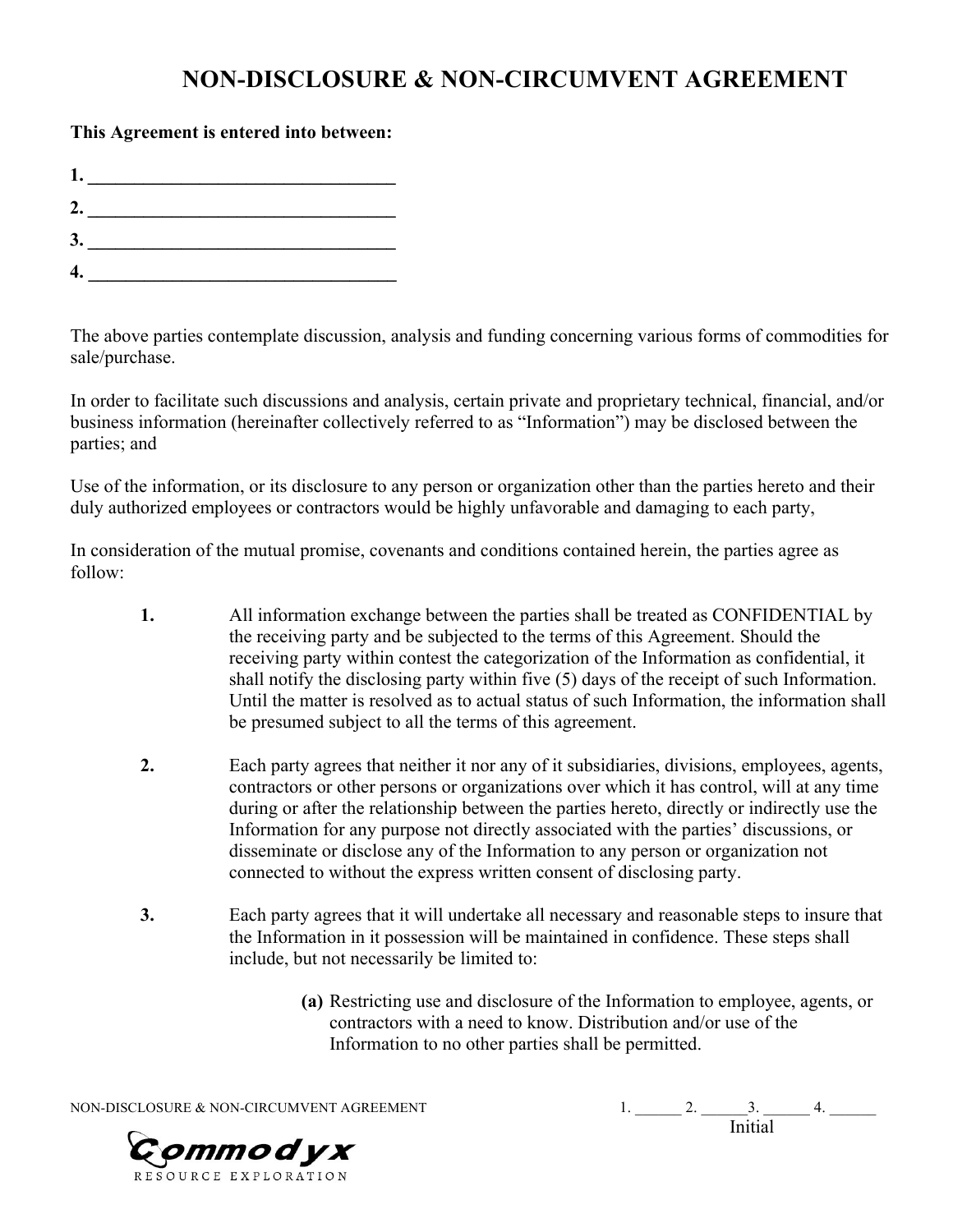- **(b)** Advising all of the employees, contractors and agents with access to the Information of the Agreements, and obligations to protect the Information from disclosure.
- **(c)** Requiring persons who or receive the Information to take all necessary, reasonable and prudent steps to protect the proprietary and confidential nature of the information.
- **4.** This agreement shall become effective upon full execution by all parties, and May be terminated by either party upon (30) days prior written notice to the other Agreements between the parties.
- **5.** This agreement shall not be modified except in writing signed by all parties.
- **6.** This Agreement is subject to all applicable federal, state, and local governmental regulations, and shall be construed in accordance with the laws of the State of Georgia, United States of America.
- **7.** The furnishing of Information hereunder shall not obligate either party to enter into any further agreement or negotiations with the other of to refrain from entering Into an agreement or negotiation with any other party.
- **8.** Commissions, fees, compensation or remuneration to be paid as part of The Transaction or The Project anticipated by this Agreement shall be agreed upon by separate written agreement of The Parties concerned and shall be paid at the time and in the manner designated in such separate agreement, unless otherwise agreed among the affected Parties.
- **9.** The parties hereto agree that any negotiation with any of the other party's sources shall be with full knowledge and participation of the all parties and the failure to so inform, as well as any attempt by either party to circumvent the other in any manner whatsoever, will be considered a breach of this Agreement and shall entitle the nonbreaching party to take action in connection therewith.
- **10.** In the event a breach of this Agreement, the non-defaulting party shall be entitled to all legal and equitable remedies afforded it by the laws as result thereof and shall, in addition to any other forms of legal and equitable relief, recover from the other party all reasonable cost and attorneys fee incurred in seeking remedy.
- **11.** Except as required by federal, state, or local law, neither party shall release information on items or publicity of any kind (including but not limited to proposals, news releases, articles, brochures, reports, and advertising) related to the information unless the receiving party shall have first obtained written approval from the disclosing party.
- **12.** The parties have executed this Agreement on the date hereinafter stated below their Title to be effective on \_**\_\_\_\_\_\_\_\_\_\_\_\_\_\_\_\_\_\_\_\_\_\_\_\_** (the "Effective Date").

NON-DISCLOSURE & NON-CIRCUMVENT AGREEMENT